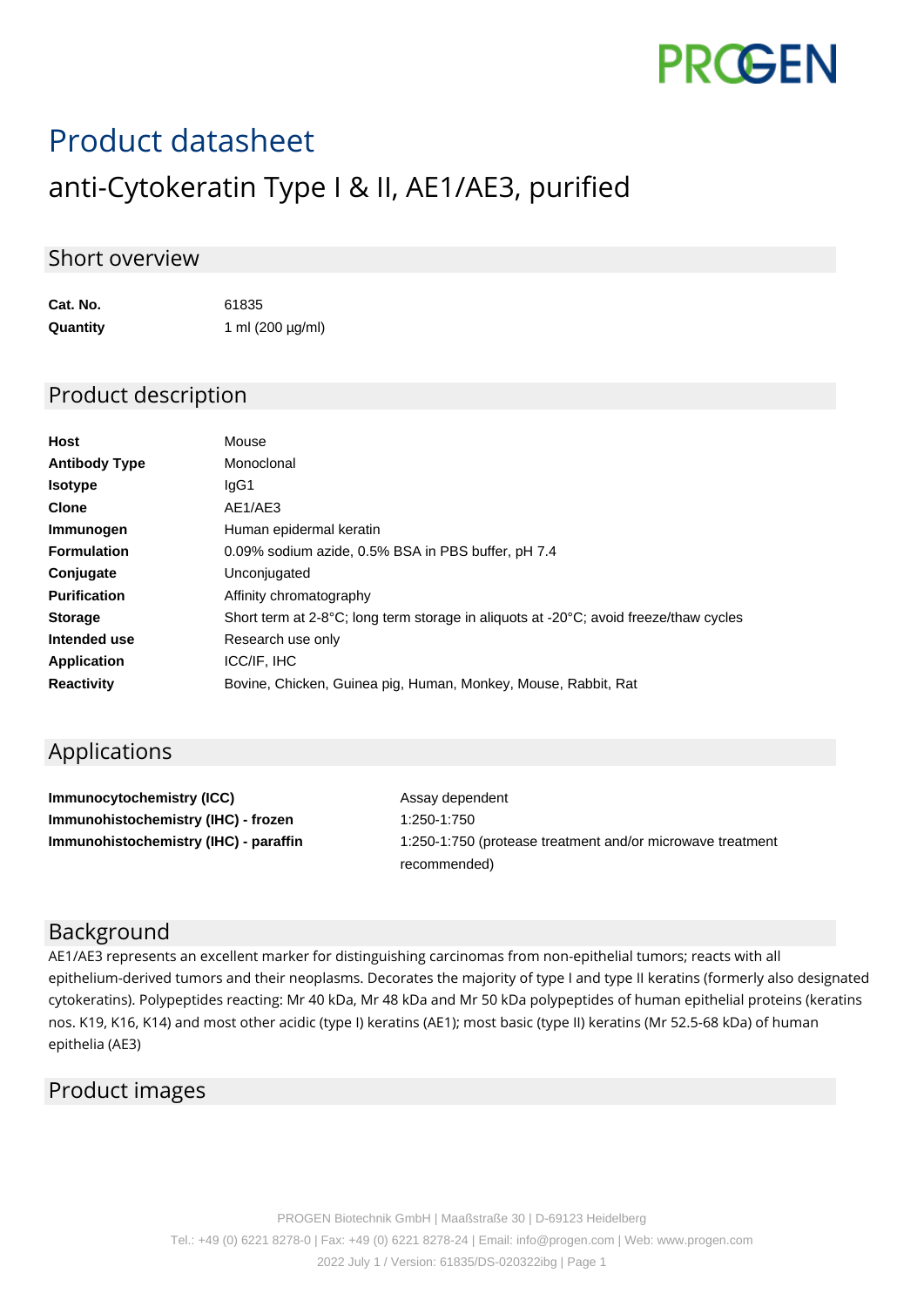

anti-Cytokeratin Type I & II, AE1/AE3, purified